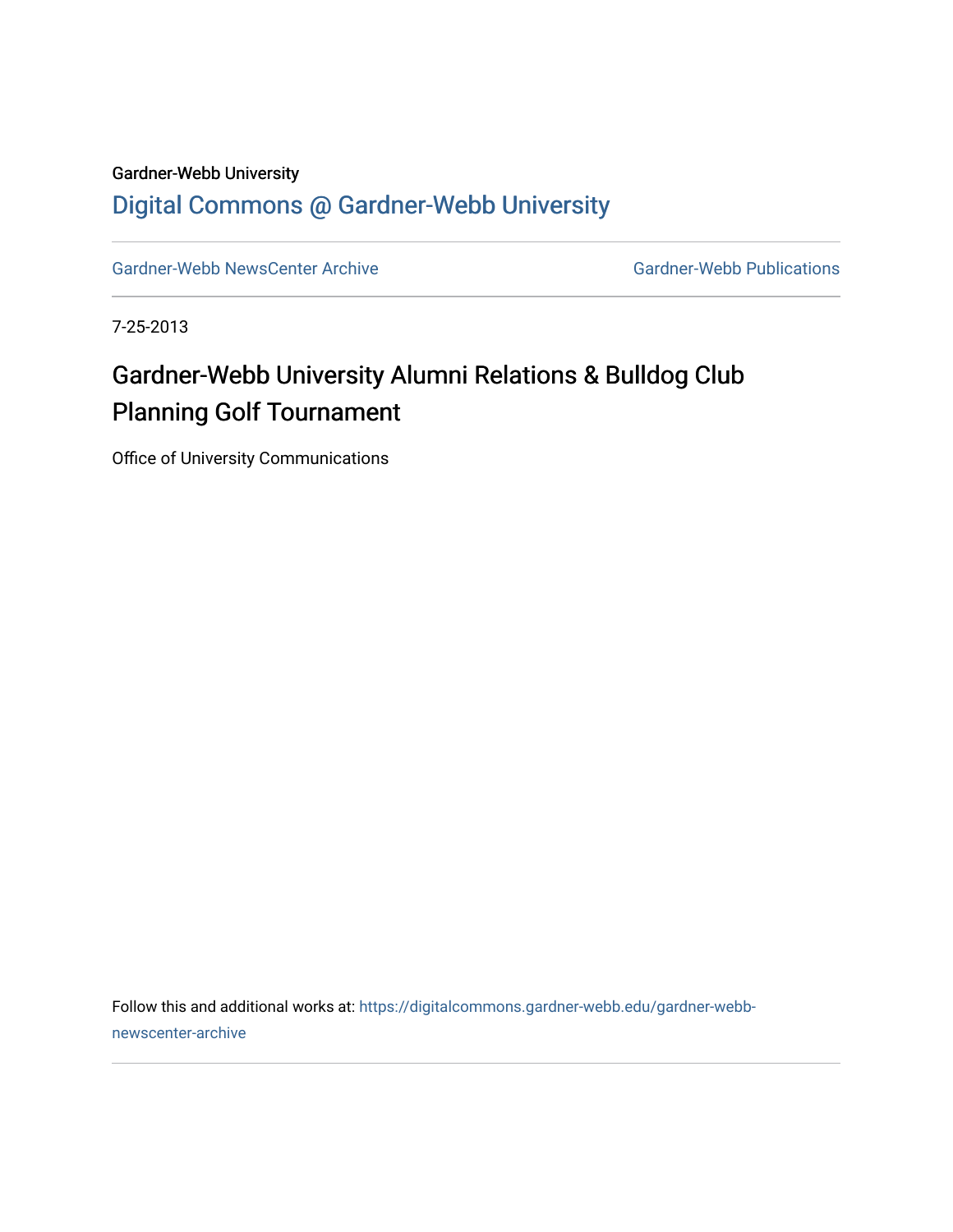## **Gardner-Webb University Alumni Relations & Bulldog Club Planning Golf Tournament**

**webpublish.gardner-webb.edu**[/newscenter/gardner-webb-university-alumni-relations-bulldog-club-planning-golf](https://webpublish.gardner-webb.edu/newscenter/gardner-webb-university-alumni-relations-bulldog-club-planning-golf-tournament/)tournament/

Office of University Communications **Communications** July 25, 2013

*1 Annual Event to be Held at Deer Brook Golf Club on Aug. 15 st*

BOILING SPRINGS, N.C. – The Gardner-Webb University Office of Alumni Relations and the GWU Bulldog Club will co-host a golf tournament next month at Deer Brook Golf Club in Shelby. The event will be held on Aug. 15 with a shotgun start planned at 1 p.m.

Dena Spangler serves as the director of alumni relations at Gardner-Webb, and she hopes the tournament will bring together both GWU alums and members of the community at large for a time of fun and fellowship. "When I look at other schools, I see such steep traditions," she shared. "Their alumni feel very attached to that university because of those traditions. This tournament is part of an effort to establish some new traditions that people can look forward to participating in each year. Events like this can help generate loyalty and love for GWU."

Proceeds from the golf tournament will benefit GWU's Office of Alumni Relations and the GWU Bulldog Club. Lunch is planned at Deer Brook from 11 a.m. to 12:30 p.m., and then players will proceed to their starting hole for the 1 p.m. shotgun start. Participants will enjoy competing in long-drive and closest-to-the-pin challenges and will even have a chance to win a new car with a par-3 hole-in-one prize sponsored by Nationwide Insurance.

"We hope this tournament—and other events like it—will make our alums feel like they are still a part of GWU, no matter where they have settled or landed in life," Spangler reflected. "Whether they live far away or within close proximity, we want alumni to feel engaged with, connected to, and proud of their alma mater."

The deadline to register for the tournament is Aug. 7. The cost to participate is \$300 per team, or \$75 per person. Hole sponsorships are available for \$100. Individuals or businesses that would like to support the event can also donate online by visiting www.gardner-webb.edu/donate (select Alumni Relations).

The tournament is made possible in part by sponsorships from Nationwide Insurance and Fatz Café. For more information or to register, call 704-406-2586 or email [alumni@gardner-webb.edu.](mailto:alumni@gardner-webb.edu)

*Located in Boiling Springs, N.C., Gardner-Webb University's purpose is to advance the Kingdom of God through Christian higher education by preparing graduates for professional and personal success, instilling in them a deep commitment to service and*